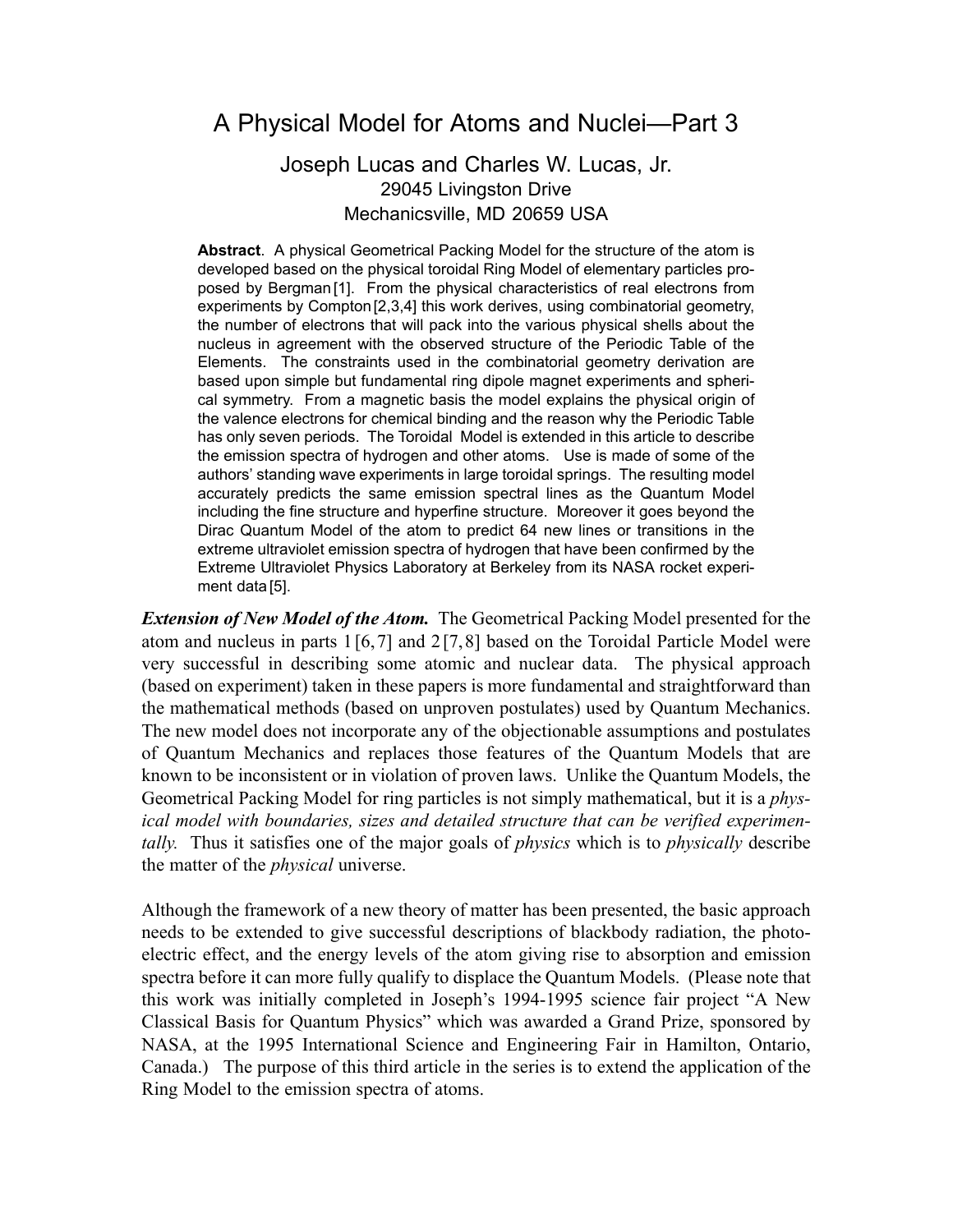*History of Modern Atomic Data and Theory.* When experimenters of the past examined the emitted spectra from hot solids and gases, they discovered that solids emit a continuous spectrum of electromagnetic radiation while monoatomic gases emit radiation concentrated at a number of discrete wavelengths. Each of these wavelength components is

called a *line,* because the spectroscopes used to record the spectra on film employed slits with a prism to separate the wavelengths of light or different colored images of the slit (see Figure 1). These spectroscopes were only able to measure those wavelengths near the range of visible light.



Experimenters observed patterns in the spectroscopic lines of monoatomic gases like hydrogen (see Figure 2). In these patterns or series of lines the spacing between adjacent lines of the spectrum continuously decreased with decreasing wavelength of the lines until

it converged at some limit. A number of these series were found for hydrogen gas. About 1890 Rydberg [9, *pp.* 110-113] found an empirical formula, called the Rydberg Formula, that described these series of wavelengths as shown in Table 1.





## In 1913, Bohr developed

his Quantum Model, called the Bohr Model, to describe the atom and predict the atomic line series described so well by Rydberg's empirical formula. Bohr's model was based on the following postulates [9, *p.* 114]:

- **1. An electron in an atom moves in a circular orbit about the nucleus under the influence of the Coulomb attraction between the electron and the nucleus, and obeying the laws of classical mechanics.**
- **2. But, instead of the infinity of orbits which would be possible in classical mechanics, it is only possible for an electron to move in an orbit for which its angular momentum** *L* **is an integral multiple of Planck's constant** *h* **divided by**  $2π$ , *i.e.*  $L = nh/2π$ .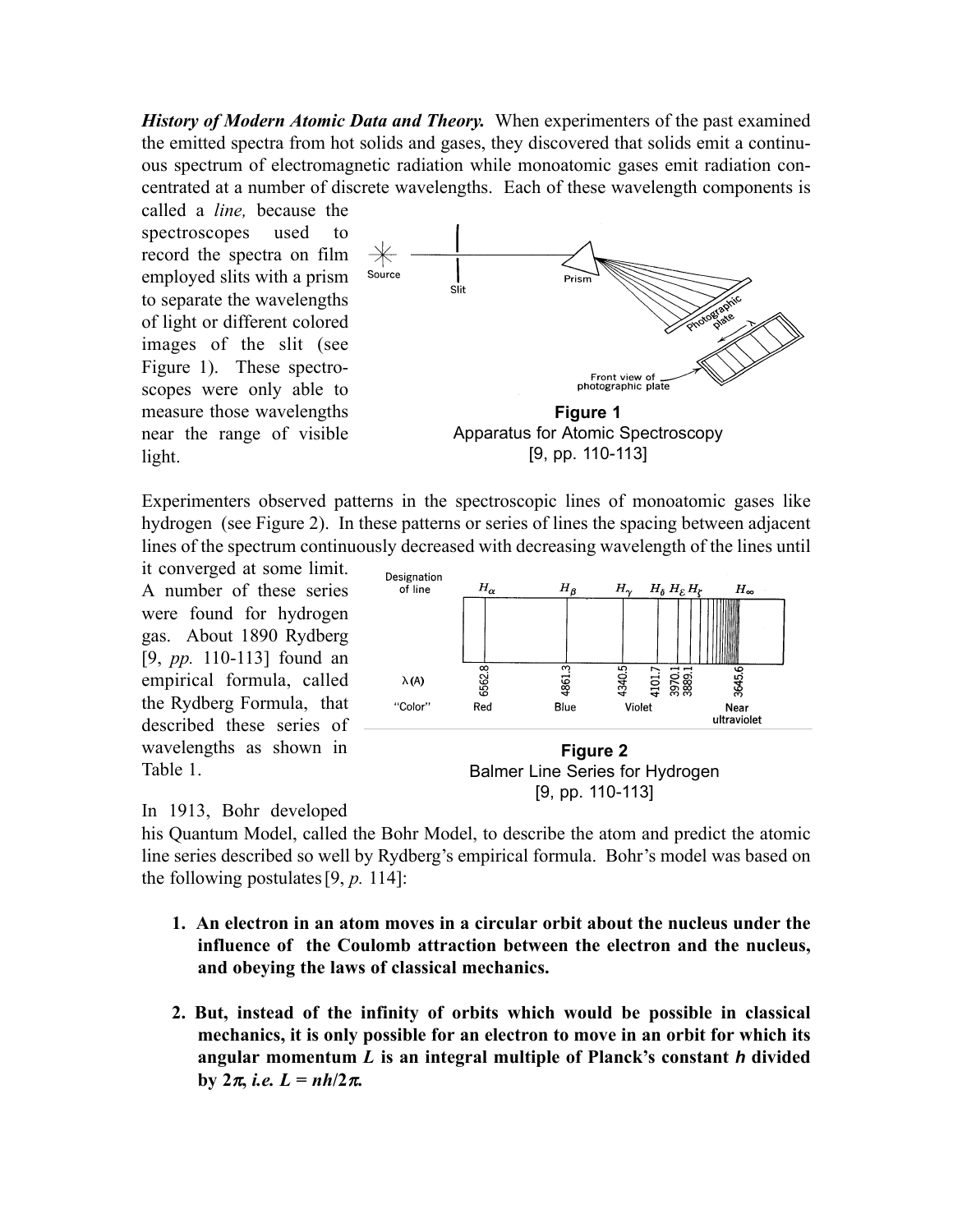- **3. Despite the fact that it is constantly accelerating, an electron moving in such an allowed orbit does not radiate electromagnetic energy. Thus its total energy remains constant.**
- **4. Electromagnetic energy is emitted if an electron, initially moving in an orbit of total energy** *E***<sup>i</sup> , discontinuously changes its motion so that it moves in an orbit of total energy**  $E_f$ **. The frequency of the emitted radiation**  $v$  **is equal to the quantity**  $(E_i - E_f)$  **divided by Planck's constant h,** *i.e.* $v = (E_i - E_f)/h$ **.**

| <b>Name</b>     | Wavelength<br>Range $(\lambda)$ | <b>Rydberg Formula</b>                                   |  |
|-----------------|---------------------------------|----------------------------------------------------------|--|
| Lyman           | Ultraviolet                     | $k = 1/\lambda = R_H[1/(1)^2 - 1/(n)^2]$ $n = 2,3,4,$    |  |
| <b>Balmer</b>   | <b>Visible</b>                  | $k = 1/\lambda = R_H[1/(2)^2 - 1/(n)^2]$ $n = 3, 4, 5,$  |  |
| Paschen         | Infrared                        | $k = 1/\lambda = R_H[1/(3)^2 - 1/(n)^2]$ $n = 4, 5, 6,$  |  |
| <b>Brackett</b> | Infrared                        | $k = 1/\lambda = R_H[1/(4)^2 - 1/(n)^2]$ $n = 5, 6, 7, $ |  |
| Pfund           | Infrared                        | $k = 1/\lambda = R_H[1/(5)^2 - 1/(n)^2]$ $n = 6, 7, 8,$  |  |

*Bohr's postulates were very radical. They assumed that some electromagnetic laws, such as Coulomb's force law held on the microscopic scale, but not Ampere's law or Faraday's law. Thus the laws of physics were assumed to be different on the microscopic scale than on the macroscopic scale. Also, Bohr neglected the finite size of the electron.*

The justification for Bohr's postulates was that they led to a model that produced a mathematical equation that predicted the atomic emission line spectra of one-electron atoms. Logically, however, this type of justification is incomplete. One must also justify each of the assumptions or postulates individually. This was never done.

The success of the Bohr theory was very striking, but the Bohr postulates were somewhat mysterious. Also there was the question of the relation between Bohr's quantization of the angular momentum of an electron moving in a circular orbit and Planck's quantization of the total energy of an entity, such as an electron, executing simple harmonic motion since both incorporated Planck's constant *h*.

In 1916 Wilson and Sommerfeld [9, *pp.* 128-131] postulated a set of rules for the quantization of any physical system for which the coordinates are periodic functions of time as follows:

**For any physical system in which the coordinates are periodic functions of time, there exists a quantum condition of each coordinate. These quantum conditions are where**  $q$  **is one of the coordinates,**  $p_q$  **is the momentum**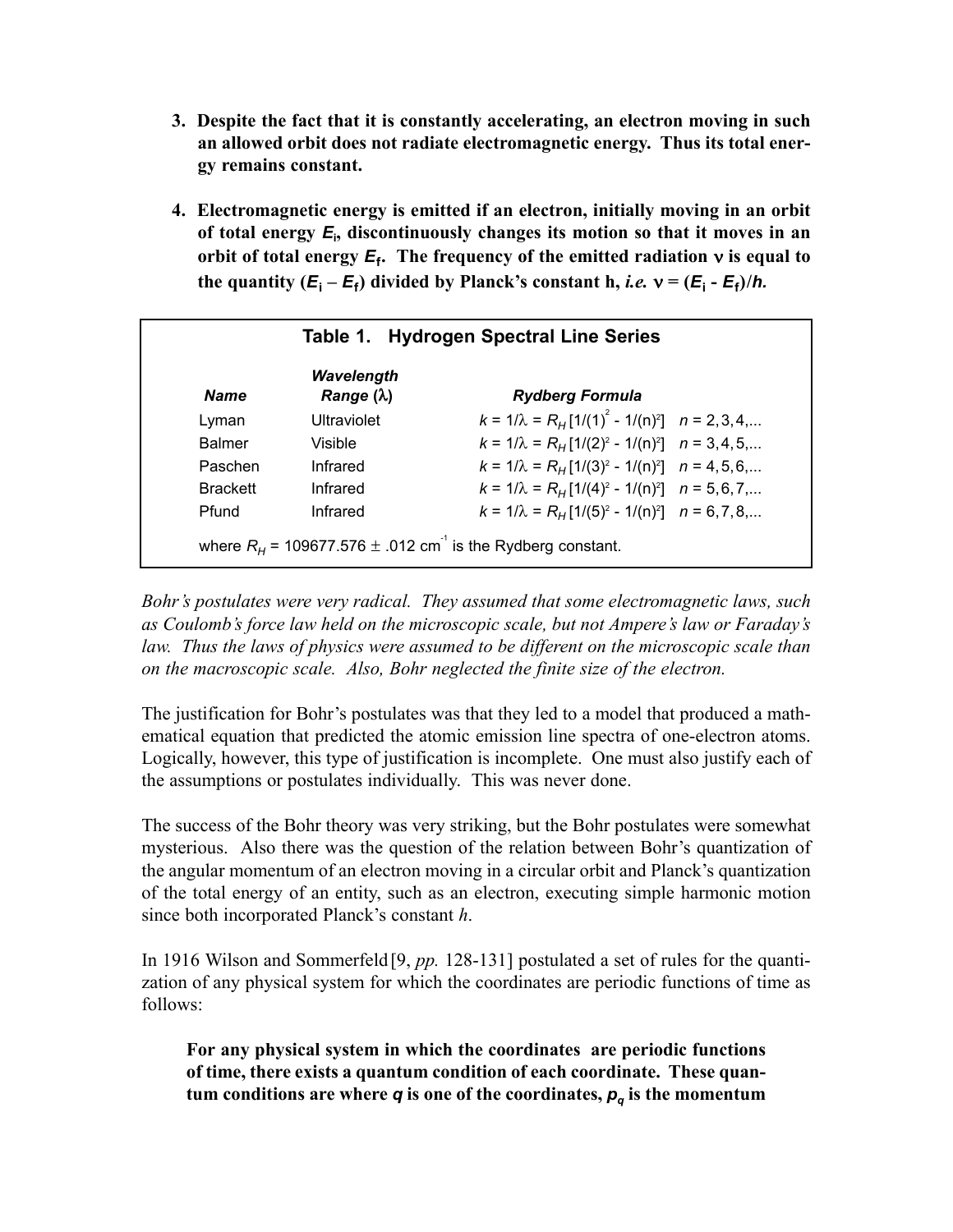associated with that coordinate,  $n_q$  is the quantum number which takes on integral values, and  $\oint$  means that the integration is taken over one **period of the coordinate** *q***.**

$$
n_q h = \oint p_q dq \tag{19}
$$

The application of the Wilson-Sommerfeld quantization rule to the coordinate θ where *q*  $= \theta$  and  $p_q = L = mr^2 d\theta/dt$  yields

$$
n_q h = \oint p_q dq = \oint L d\theta = L \oint d\theta = L \int_0^{2\pi} d\theta = 2\pi L
$$
 (20)

or

$$
L = \frac{nh}{2\pi} = nh \tag{21}
$$

The application of the Wilson-Sommerfeld quantization rule to a particle of mass *m* executing simple harmonic motion with frequency <sup>ν</sup> yields

$$
nh = \int p \, dx = m \, x_0^2 \, \omega \pi = \frac{E}{v} \qquad \text{i.e.} \quad E = nhv \tag{22}
$$

Sommerfeld used the Wilson-Sommerfeld quantization rules to evaluate the size and shape of the allowed elliptical orbits as well as the total energy of the electron moving in such an orbit. Describing the motion in terms of the polar coordinates  $r$  and  $\theta$ , he obtained the quantum conditions

$$
\int L d\theta = n_{\theta} h \Rightarrow L = n_{\theta} h/2\pi \quad n_{\theta} = 1, 2, 3, ... \tag{23}
$$
\n
$$
\int p_r dr = n_r h \Rightarrow L(a/b - 1) = n_r h/2\pi \quad n_r = 1, 2, 3, ...
$$

By requiring a condition for mechanical stability, *i.e.* the centripetal force is equal to the electrical Coulomb force, a third equation is obtained. Solving them simultaneously he obtained

$$
a = \frac{n^2 (h/2\pi)^2}{\mu Z e^2} \qquad n = n_\theta + n_r = 1, 2, 3, ... \qquad (24)
$$

$$
b = a \frac{n_{\theta}}{n} \quad n_{\theta} = 1, 2, 3, ... \qquad E = -\frac{\mu Z^2 e^4}{2n^2 h^2} \quad n_{r} = 0, 1, 2, 3, ...
$$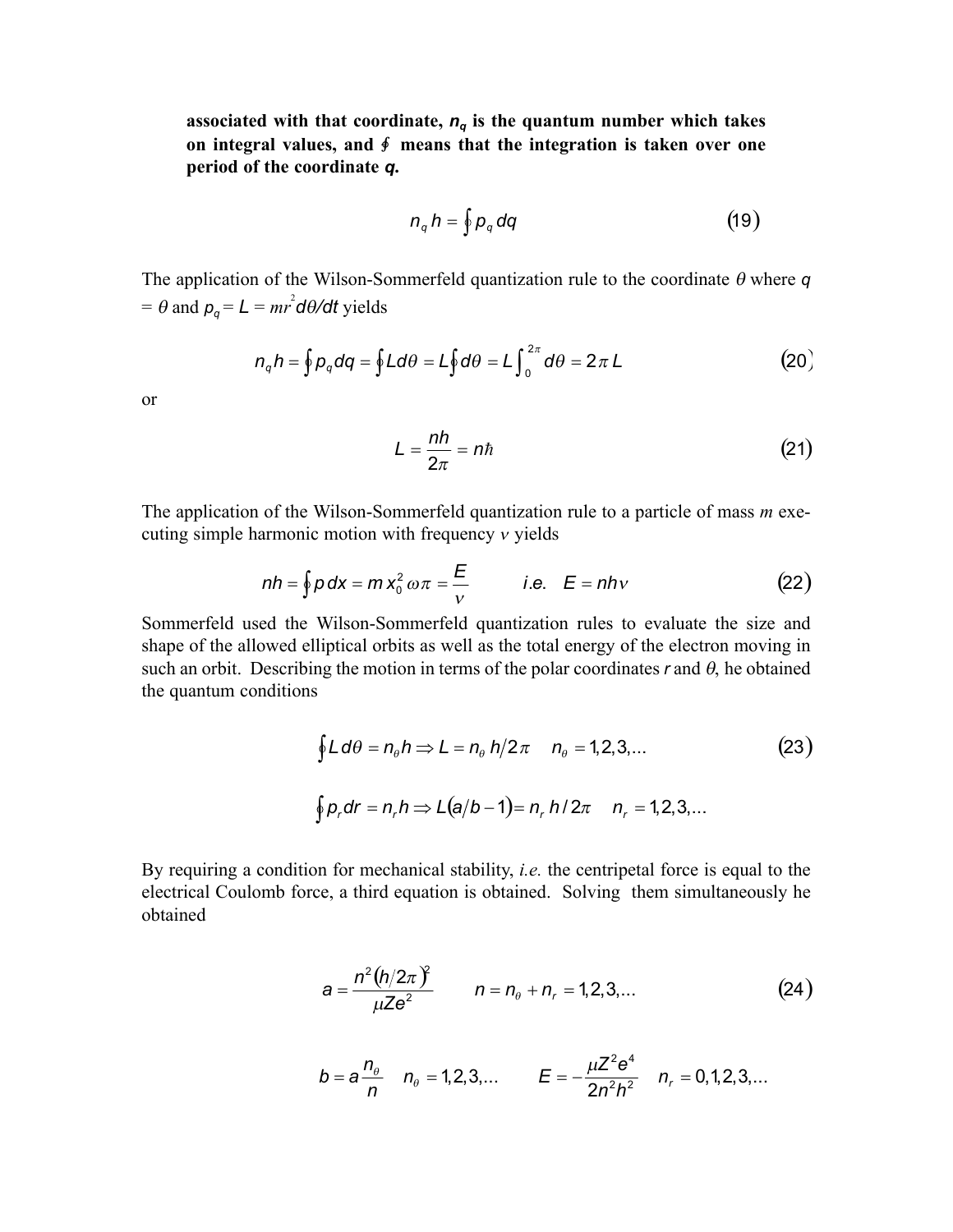where *n* is called the principal quantum number, and  $n_{\theta}$  is called the azimuthal quantum number. The second equation above gives the shape of the orbit, *i.e.* the ratio of the semimajor to the semi-minor axes *b/a*. It is determined by the ratio of  $n_\theta$  to *n*. For  $n_\theta = n$  the orbits are circles of radius *a*. Figure 3 shows to scale the possible orbits corresponding to the first three values of the principal quantum number. Note that for each value of the principal quantum number *n*, there are *n* different allowed orbits. One of these, the circular orbit, is the orbit described by the original Bohr theory. The others are elliptical.



**Figure 3** Standing Wave of Bohr Orbits

The third equation above indicates that all of the different possible orbits for a given *n* have

the same total energy of the electron. The several orbits characterized by a common value of *n* are said to be "degenerate." Sommerfeld removed this degeneracy by treating the problem using relativistic mechanics. In this approach the size of the relativistic correction depends on the average velocity of the electron which, in turn, depends on the ellipticity of the orbit. Sommerfeld's derivation showed that the total energy of an electron in an orbit characterized by the quantum numbers *n* and  $n_\theta$  is given by

$$
E = -\frac{\mu Z^2 e^4}{2n^2 (h/2\pi)^2} \left[ 1 + \frac{\alpha^2 Z^2}{n} \left( \frac{1}{n_\theta} - \frac{3}{4n} \right) \right]
$$
(25)

where  $\alpha = 2\pi e^2$ /hc  $\approx 1/137$  is called the *fine structure constant*.

Experimentally, it is observed that transitions only take place between orbitals for which

$$
n_{\theta i} - n_{\theta f} = \pm 1 \tag{26}
$$

This condition for orbital transitions is called a "selection rule." It states that the change in angular momentum of the electron orbital must be one unit of angular momentum for emission and absorption of electromagnetic radiation. Conservation of angular momentum implies that electromagnetic radiation carries one unit of angular momentum.

This version of quantum theory had a number of notable shortcomings [9, *pp.* 136-137]:

- **1. The theory only treats systems which have periodic motion, but there are many systems which are not periodic.**
- **2. Although the theory allows one to calculate the energies of the allowed**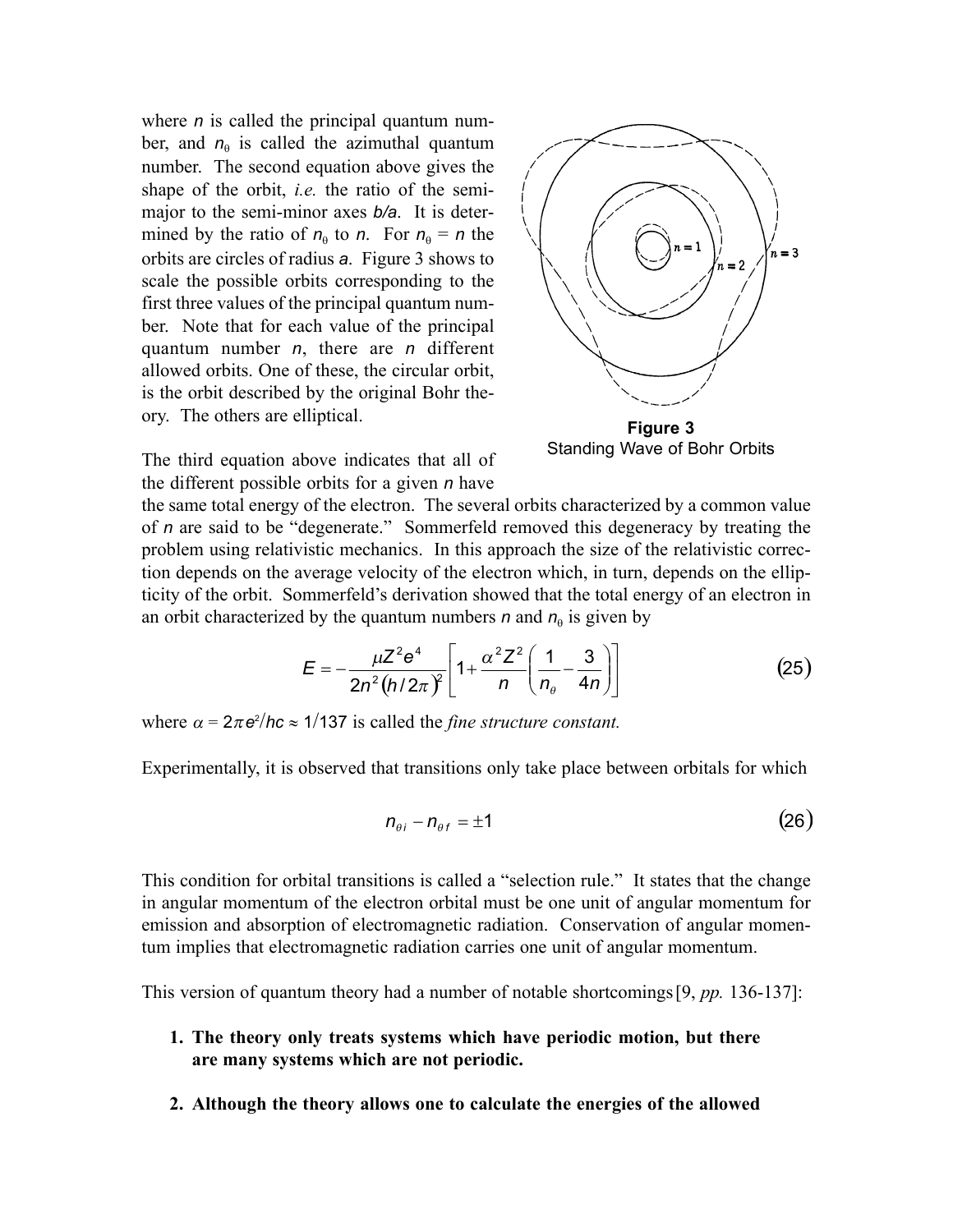**states of a system and the frequency of the quanta emitted or absorbed when the system makes a transition between allowed states, the theory does not reveal how to calculate the rate at which transitions take place.**

## **3. The theory is only really applicable to one-electron atoms. The alkali elements (Li, Na, K, Rb, Cs) can be treated approximately, but only because they are similar to a one-electron atom.**

In 1924 de Broglie [9, *pp.* 139-141] introduced the idea that particles such as electrons, alpha particles, billiard balls, *etc.* display properties characteristic of waves. De Broglie postulated that the wavelength  $\lambda$  and the frequency v of the waves associated with a particle of momentum *p* and total relativistic energy *E* are given by the equations

$$
\lambda = h/p \qquad \qquad v = E/h \tag{27}
$$

The requirement that the waves associated with a particle undergoing any sort of periodic motion be a set of standing waves is equivalent to the requirement that the motion of the particle satisfy the Wilson-Sommerfeld quantization rules. The time independent features of the standing waves associated with an electron in one of its allowed states in an atom was used to explain why the motion described by the standing wave does not cause the electron to emit electromagnetic radiation. **(Note that the fundamental standing wave in the charge density of charge fibers of the toroidal ring is exactly the de Broglie wavelength. The so-called particle-wave duality is only a mystery for pointlike particles.)**

The de Broglie postulate says that the motion of a particle is governed by the propagation of its associated waves, but it does not tell the way in which these waves propagate. To handle the case of a particle moving under the influence of forces, we need an equation that tells how the waves propagate under these more general circumstances.

In 1925 Schrödinger [9, *pp.* 165-170] developed a propagation equation for matter waves, called the Schrödinger equation. It was patterned after the wave equation for strings. He denoted the waves by the mathematical wave function  $\psi(x,t)$ . Instead of using relativistic kinematics,

$$
E = P^2 / 2m_o + V + m_o c^2 \qquad \text{where } m = m_o \tag{28}
$$

Schrödinger used the classical definition of total energy.

$$
E = \frac{P^2}{2m} + V \tag{29}
$$

The three requirements that Schrödinger felt his equation must satisfy were:

- **1. It must be consistent with de Broglie's postulate and conservation of energy**
- **2.** The equation must be linear in the wave function  $\psi(x,t)$  in order to pre-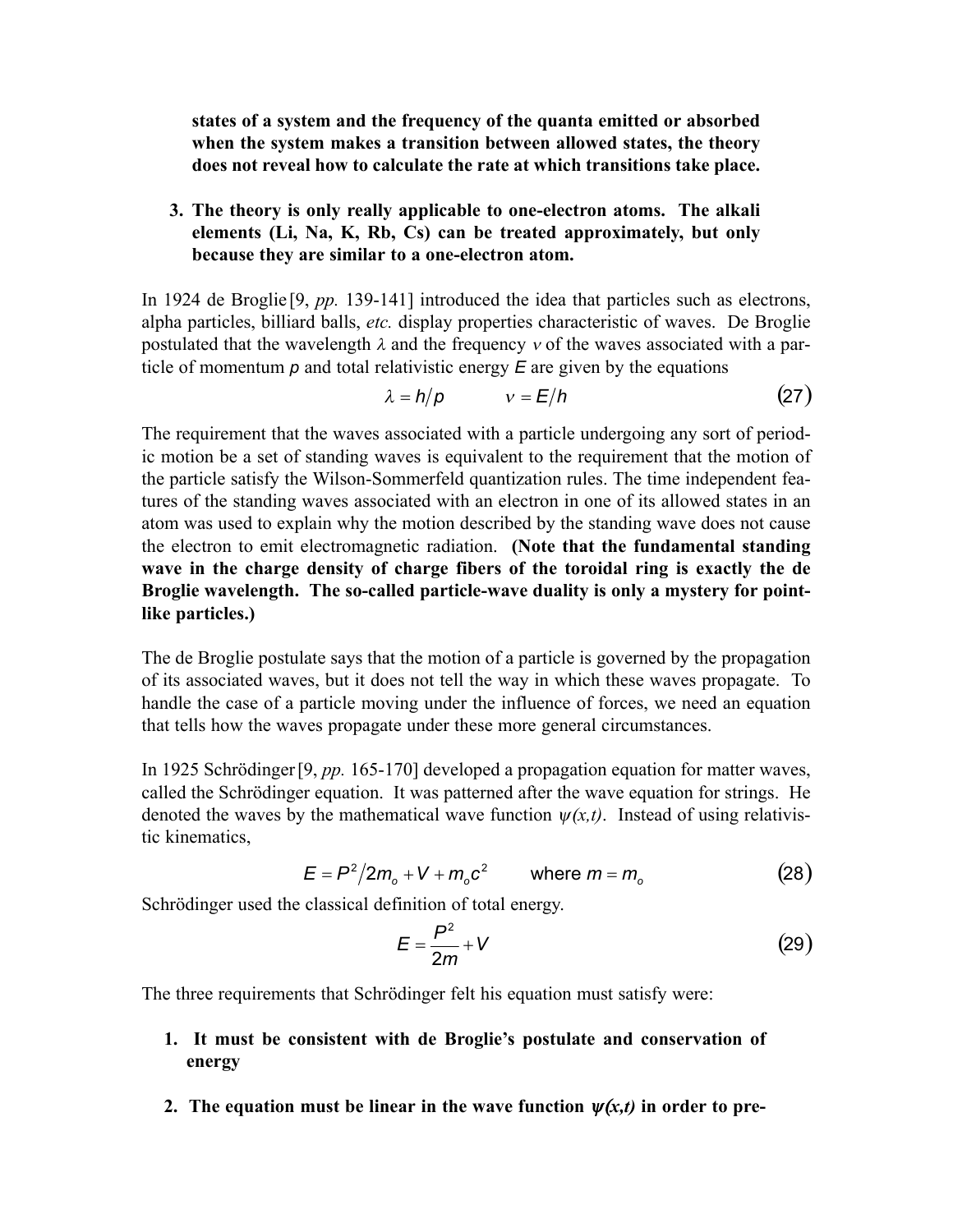### **dict the interference phenomena as observed in the Davisson-Germer experiments**

#### **3. The potential energy may be a general function of** *x* **and** *t.*

On the basis of these assumptions, Schrödinger *postulated* the full non-relativistic wave equation to be

$$
\frac{-\left(\frac{h}{2\pi}\right)^2}{2m}\frac{\partial^2}{\partial x^2}\psi(x,t)+V(x,t)\psi(x,t)=ih\frac{\partial\psi(x,t)}{\partial t}
$$
(30)

The Schrödinger wave equation contains the imaginary number *i*. As a consequence its solutions are complex (real and imaginary) functions of *x* and *t*, *i.e.* not real functions of *x* and *t*. Thus the wave function cannot represent the real amplitude of the matter wave that can be physically measured. *The question of what is waving and in what medium can not be answered!!* The original wave equations for strings does not contain imaginary terms, and the real wave function describes the amplitude of the matter wave in the string.

A relationship between the wavefunction  $\psi(x,t)$  and the probability of finding the particle at coordinate x was suggested by Born [10] in 1926 in the form of the following postulate:

$$
P(x,t)dx = \psi^*(x,t)\psi(x,t)dx
$$
\n(31)

**"If, at the instant** *t***, a measurement is made to locate the particle associated with the wave function** $\psi(x,t)$ , then the probability  $P(x,t) dx$  that the **particle will be found at a coordinate between** *x* **and** *x+dx* **is such that probability is conserved,** *i.e.*

$$
\int \psi^*(x,t)\psi(x,t)dx = 1
$$
 (32)

One problem that the Schrödinger matter wave model has that the Bohr model did not have is that it predicts the existence of  $l = 0$  or

S states. Here the electron has no angular momentum about the nucleus and no mechanism due to orbital motion to keep the Coulomb force from pulling the electron into the nucleus. Thus the Schrödinger matter wave model denies the Coulomb force for Swave electrons, but not for  $l > 0$  electrons. *This is a serious inconsistency in logic.* The relativistic version of the Schrödinger matter wave equation, called the Dirac Matter Wave Equation, also has this problem.



Mechanical Model of a Toroidal Elementary Particle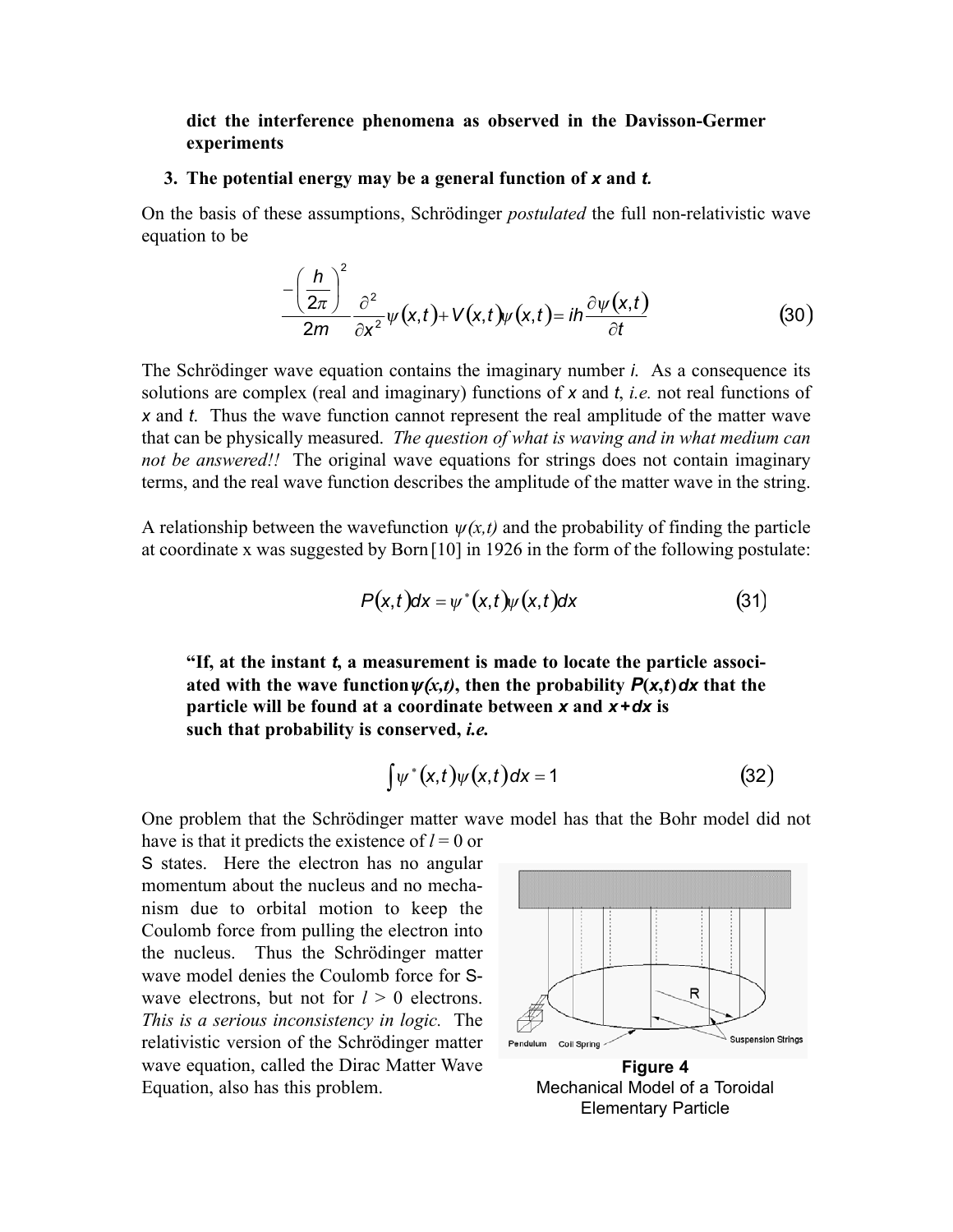*New Experiments on Standing Waves in a Ring.* In order to learn more about standing waves in mechanical rings, a large metal spring 1.5" in diameter and 12" long (Slinky from James Industries, Inc. Beaver Street Extension Hollidaysburg, PA 16648) was obtained with the two ends fastened together to form a ring. The ring was suspended by 100 thin strings 19" long to form a "ring" with a diameter of 48" (see Figure 4). When the ring was perturbed by a metronome pendulum at various frequencies to form standing waves, the very lowenergy standing waves had  $\lambda = n(2\pi R)$ 





in Toroidal Spring

and the high-energy standing waves had  $\lambda = (2\pi R)/n$  where  $R = 48$ " and  $n = 1, 2, 3, ...$ and  $\lambda$  is the wavelength of the standing wave (see Figure 5).

*New Classical Derivation of One Electron Atomic Energy Levels.* The requirements that the new classical approach to the energy levels of the atom must satisfy are as follows:

- **1. Must be based on the proven laws of physics instead of arbitrary postulates.**
- **2. Must maintain the fundamental laws of physics to be the same on all size scales.**
- **3. Must conserve energy and momentum.**
- **4. Must be consistent with de Broglie's postulate.**
- **5. Must have stable equilibrium states in agreement with observation.**
- **6. Must be consistent with the Wilson-Sommerfeld quantization rules for standing waves or stationary states.**
- **7. Must give rise to a real wave equation describing the current density in the electron ring.**

For a one-electron atom the equilibrium configuration is shown in Figure 6.

Assuming that the mass *m* of the electron ring is associated with the charge of the ring, the condition for the mechanical stability of the electron ring is from Newton's laws and electrodynamics

$$
\frac{Ze^2}{R^2} = \frac{mv^2}{R}
$$
 (3)



**Figure 6** 33) One-Electron ring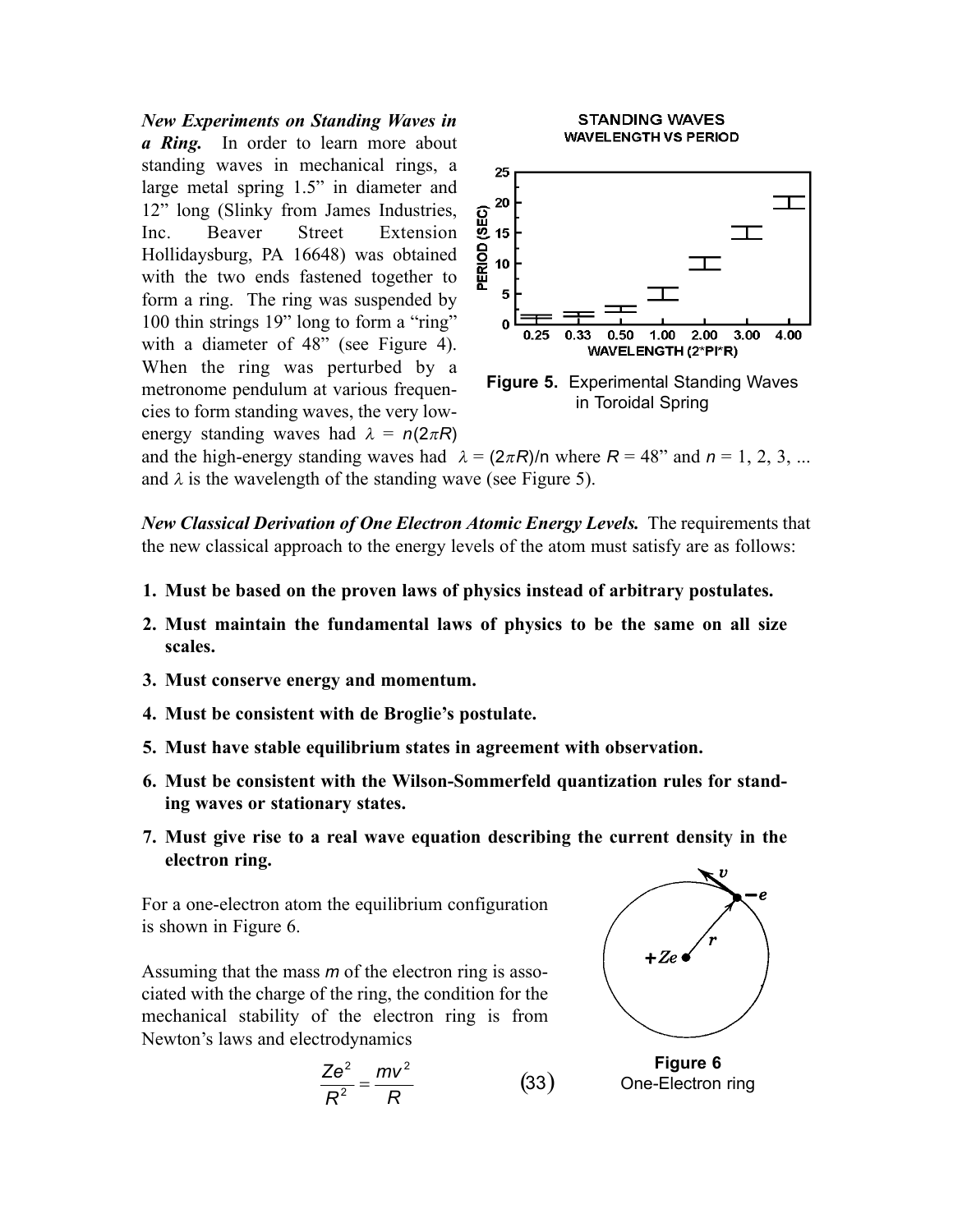where *v* is the velocity of the charge in the ring, *R* is the radius of the ring, and *e* is the total charge of the ring.

Now the requirement that the waves associated with a particle undergoing any sort of periodic motion be a set of standing waves is equivalent to the requirement that the motion of the particle satisfy the Wilson-Sommerfeld quantization rules. The angular momentum in the plane of the ring for a free electron is given by Bergman  $[1,11]$ 

$$
L = m_e vR = mcR = \frac{e^2}{8\pi^2 e_o c} \log_e \left(\frac{8R}{r}\right) = \frac{\hbar}{2}
$$
 (34)

where  $2\pi R = \lambda_0$  and  $m_e = m_m = m/2$ .

For the atom there are standing waves with two or more wavelengths around the circumference of the ring. In this case

$$
2\pi R = n\lambda_o \qquad n = 1, 2, 3, ... \qquad (35)
$$

Also it is possible to have standing waves where the standing wave has a wavelength equal to multiple times the circumference of the ring. In this case

$$
2\pi R = n\lambda_o \qquad n = 1, 1/2, 1/3, \dots \qquad (36)
$$

Thus the most general case is

$$
2\pi R = n\lambda_o
$$
 where  $n = ...1/3, 1/2, 1, 2, 3, ...$   $L = n/\hbar$  (37)

Equation (33) may be written

$$
Ze^{2} = mRv^{2} = L^{2}/mR = n^{2} \frac{(\hbar/2)^{2}}{mR}
$$
 (38)

So

$$
R = \frac{n^2 (\hbar/2)^2}{mZe^2} \qquad n = ...1/3, 1/2, 1, 2, 3, ... \qquad (39)
$$

Now consider the total energy of an atomic electron. If we define the potential energy to be zero when the electron is infinitely distant from the nucleus, then the potential energy *V* at any finite distance *r* can be obtained by integrating the energy imparted to the electron by the Coulomb force acting from infinity to *R*, *i.e.* 

$$
V = \int_{\infty}^{R} \frac{Ze^2}{r^2} dr = -\frac{Ze^2}{R}
$$
 (40)

The potential energy is negative, because the Coulomb force is attractive.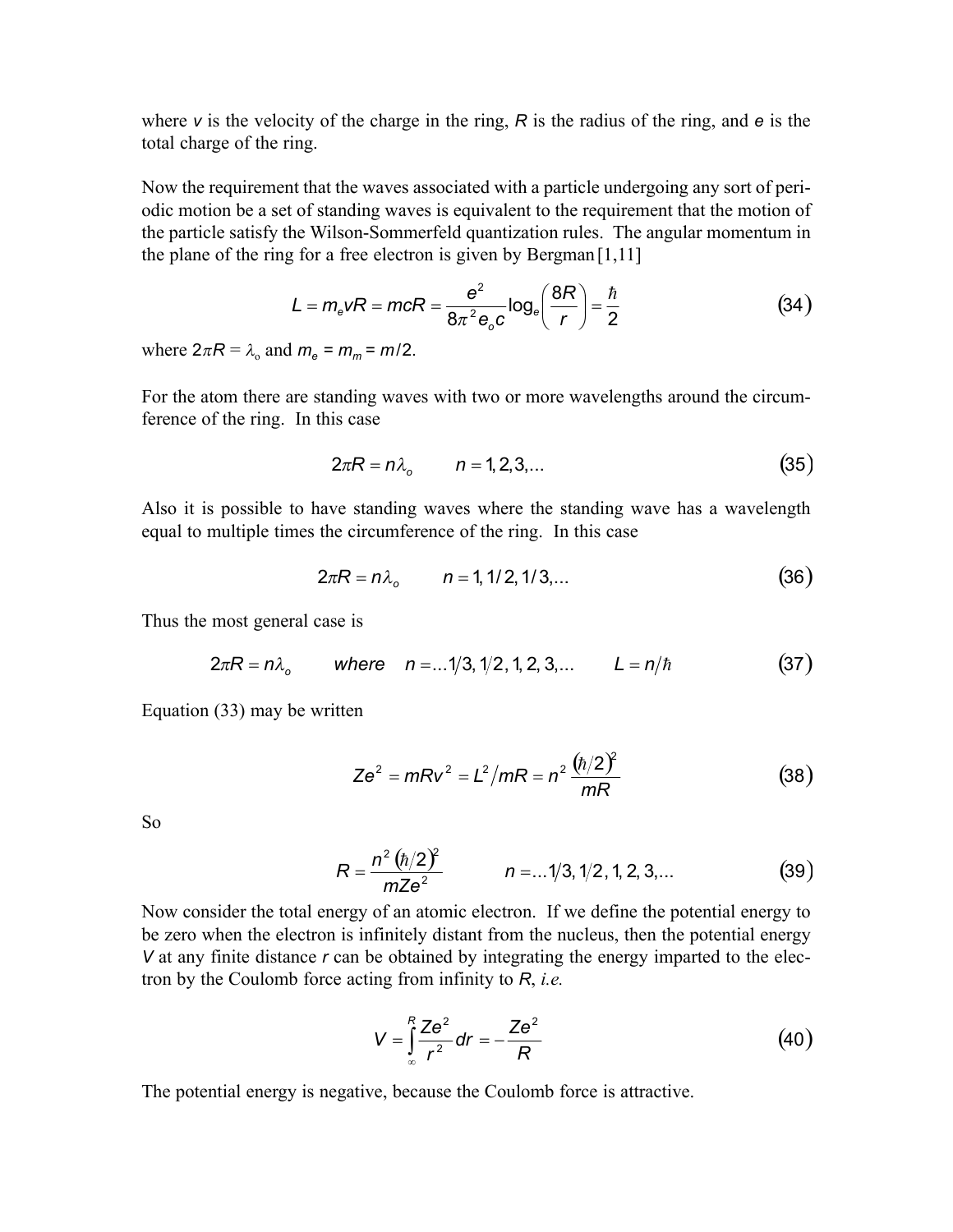The kinetic energy *T* of the electron can be evaluated from equation (33) to be

$$
T = \frac{mv^2}{2} = \frac{Ze^2}{2R}
$$
 (41)

The total energy *E* of the electron is then

$$
E = T + V = \frac{-Ze^{2}}{R} + \frac{Ze^{2}}{2R} = \frac{-Ze^{2}}{2R} = -T
$$
 (42)

From equation (39)

$$
E = \frac{-mZ^2e^4}{2\hbar^2} \left(\frac{1}{n^2}\right)
$$
 (43)

From  $\lambda v = c$  and  $E = hv = hc/\lambda$ .

$$
k = \frac{1}{\lambda} = \frac{E}{hc} = R_{H} Z^{2} \frac{1}{n^{2}}
$$
  
\n
$$
R_{H} = \frac{m_{e}^{4}}{4 \pi c \hbar^{3}} = 109681 \text{ cm}^{-1}
$$
 (44)

Note that the condition for standing waves in the ring leads to a quantization of the total energy of the electron bound to a nucleus of charge *Ze*.

### **EXPERIMENTAL CONFIRMATION OF NEW MODEL OF ATOM**

When Rydberg analyzed the hydrogen emission spectrum to obtain his empirical formula in 1890, the line spectrum data was only available from the near ultraviolet, the visible and the infrared spectrum. This situation continued through the time that Bohr (1913) developed his model of the atom and Schrödinger (1925) and Dirac (1925) developed their wave equations.

Then in 1991 Labov and Bowyer [5] at the University of California at Berkeley devised a way to measure the extreme ultraviolet spectrum from 80-650 Angstrom (Å). They put a grazing incidence spectrometer on a sounding rocket to get above the earth's atmosphere. Flying in the shadow of the earth and pointing away from the sun toward a dark area of the universe, the spectrometer measured the spectrum from 80 to 650 Å. Presumably this part of the universe consists primarily of hydrogen and helium gas. The spectrum obtained is shown in Figure 7. There are a large number of spectral lines or peaks.

The Quantum Theory of the Atom does not predict that there are any spectral lines from hydrogen or helium to be observed in this range. The new classical model of the atom predicts 64 spectral lines and peaks for hydrogen in this range as shown in Table 2 (at the end of this paper). All of the transition lines of Table 2 are found in the spectral data of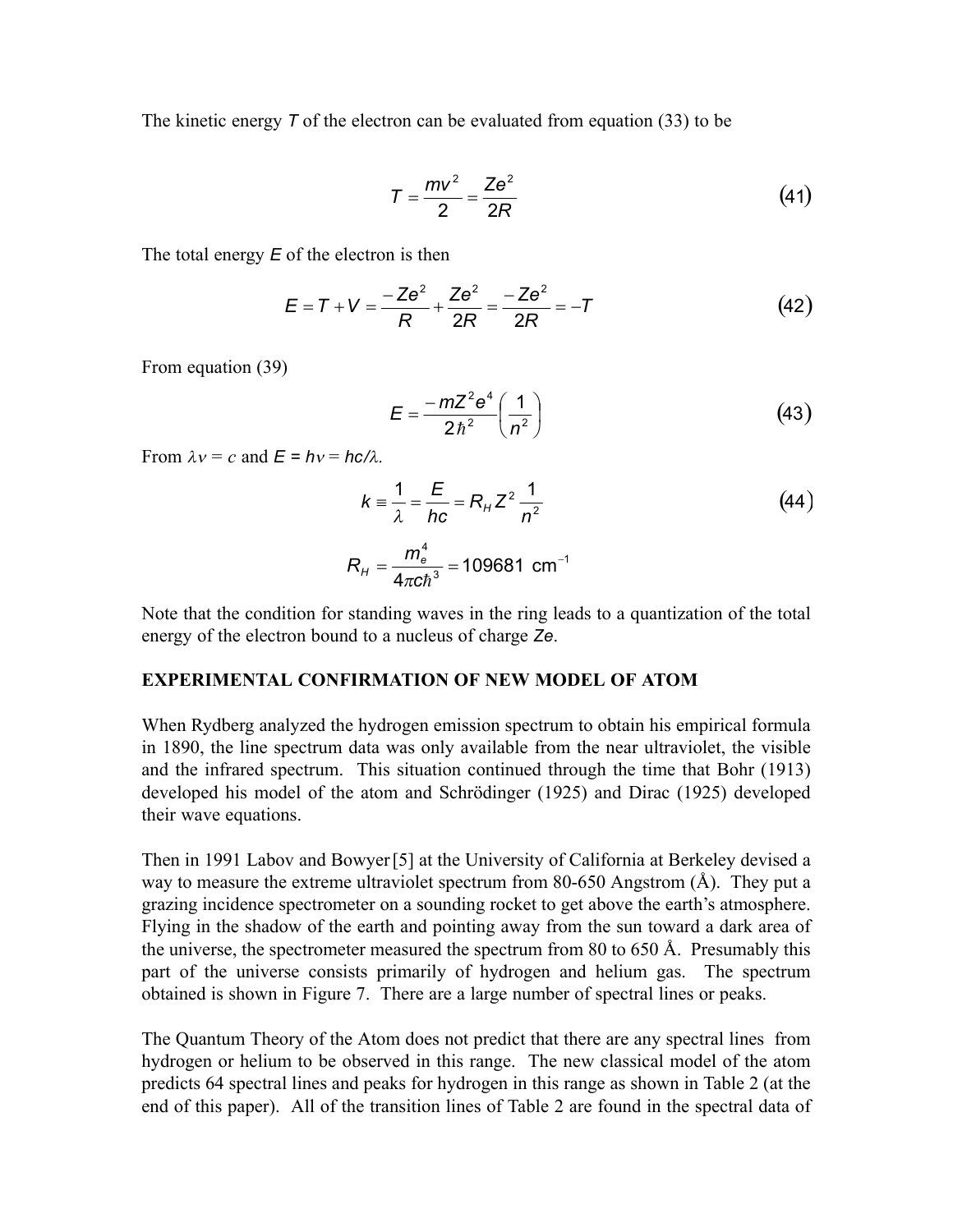

Extreme Ultraviolet Spectrum for Helium and Hydrogen

Labov and Bowyer [5]. Furthermore the predicted transitional data accounts for most of the principal peaks of the observed spectrum as shown in Figure 7.

*Multi-Electron Atoms.* The procedures above only apply to one-electron atoms, especially hydrogen. In order to treat atoms with more than one electron, it is useful to review the results of Ampere's experiments for the forces between current loops [12].

- **1. The effect of a current is reversed when the direction of the current is reversed.**
- **2. The effect of a current flowing in a circuit twisted into small sinuosities is the same as if the circuit were smoothed out.**
- **3. The force exerted by a closed circuit on an element of another circuit is at right angles to the latter.**
- **4. The force between two elements of circuits is unaffected when all linear dimensions are increased proportionately and the current strengths remain unaltered.**

The important point to note is that the forces between plain wire loops and wire loops with small sinuosities is the same. Figure 8 shows the neon atom consisting of two complete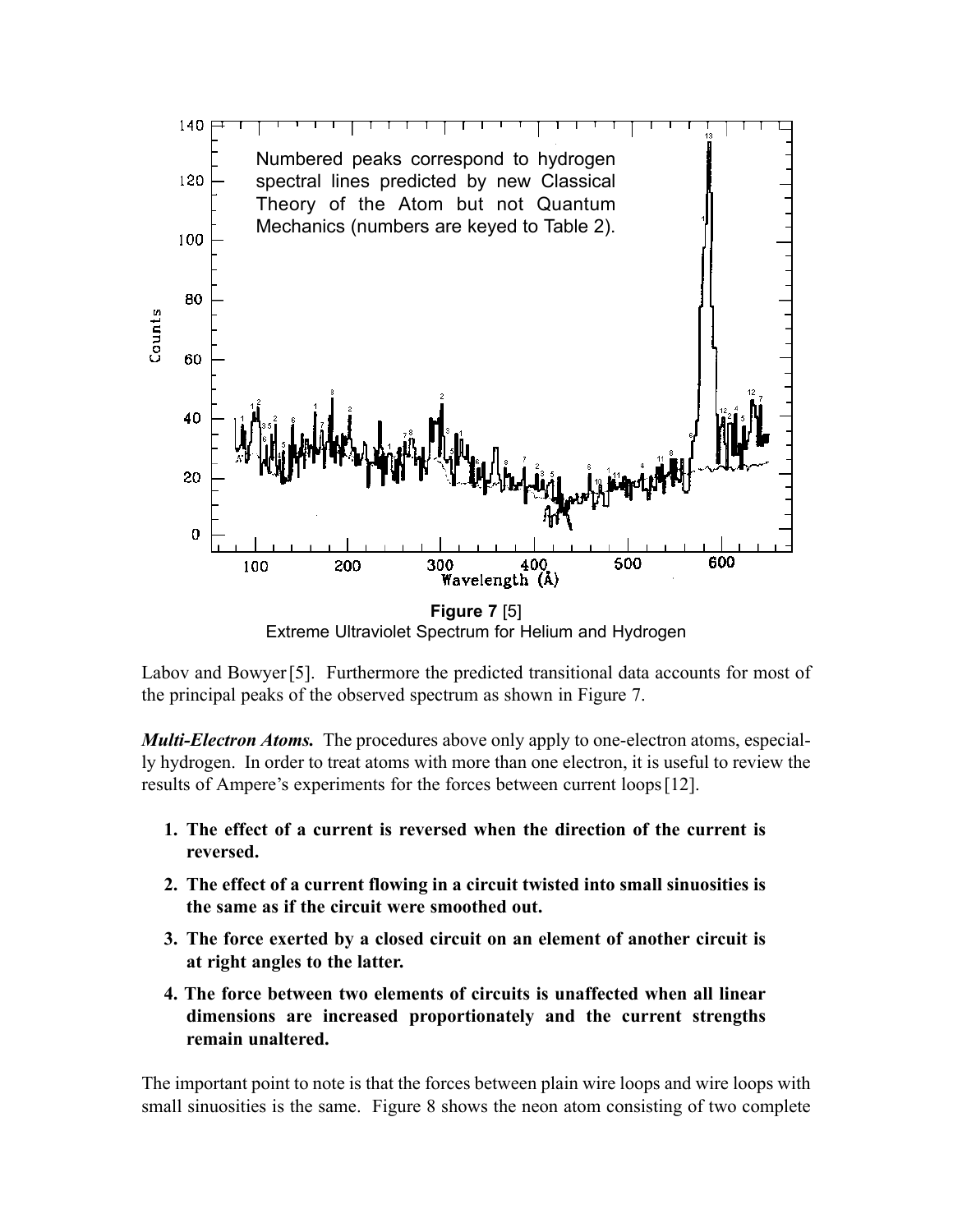electron shells with the magnetic flux loops for each shell drawn and the great circles on which they reside. According to Ampere's experimental law each magnetic flux loop may be replaced by a circular wire. The three resulting parallel circular loops may be replaced by one circular loop with the nucleus at the center. The effective radius may be different from that of the free electron. Thus for closed shell atoms, the atom acts effectively as if it had a single electron ring about the nucleus, just like the Bohr model for a one-electron atom like hydrogen.

For the rest of the atoms the situation is not as neat. If the last outermost electron shell has a number of electrons divisible by four, the symmetry may reduce to an equivalent ring as above.



(Redrawn here to show symmetrical placement of inner shell of two electrons.)

For atoms with an odd number of electrons other than 1 and all other cases, the symmetry may not reduce to a single loop. Some sort of computer modeling program may be needed in order to get precise values for the energy levels and absorption and emission spectra. (Note that the Quantum Models have problems with these atoms also.)

**Fine Structure and Hyperfine Structure in Atomic Spectra.** In the past classical models of the atom, nucleus and elementary particles were unable to describe certain phenomena such as the atomic spectra fine structure due to electron spin-orbit coupling (quantum interpretation) and the atomic spectra hyperfine structure due to nuclear-spin electronspin coupling, because there was no classical quantity known as the spin of the electron or nucleon. In particular the electron was usually modeled as a sphere with a magnetic moment due to the rotation of charge but no additional quantity called spin. This situation has been rectified by the refinement of the Bergman's [1] Toroidal Model and the Bostick's [13,14] Charge Fiber Model of the electron and other elementary particles by Lucas [15] into a full fledged Classical Electrodynamic Model of Elementary Particles.

According to the Lucas Model all elementary particles are composed of multiple intertwined primary charge fibers. These primary charge fibers may be complex and consist of multiple intertwined secondary charge fibers. The secondary charge fibers may also be complex and consist of multiple tertiary charge fibers.

In this model the electron is the simplest of all elementary particles. It consists of three simple intertwined primary charge fibers in a toroidal shape. The figures 9, 10, 11,12, 13 below [16] show the  $n = 1$  fundamental or ground state of the electron, the  $n = 2$  first excited state or harmonic of the fundamental, the  $n = 3$  second excited state or harmonic of the fundamental. Also shown are the  $n = 1/2$  and  $n = 1/3$  sub-harmonics of the fundamental. These latter states are characteristic of continuous rods or springs not discontinuous particles. No parallel exists for these latter  $n = 1/2$ ,  $1/3$ , *etc.* states in the quantum orbits of the point electron about the nucleus of the atom.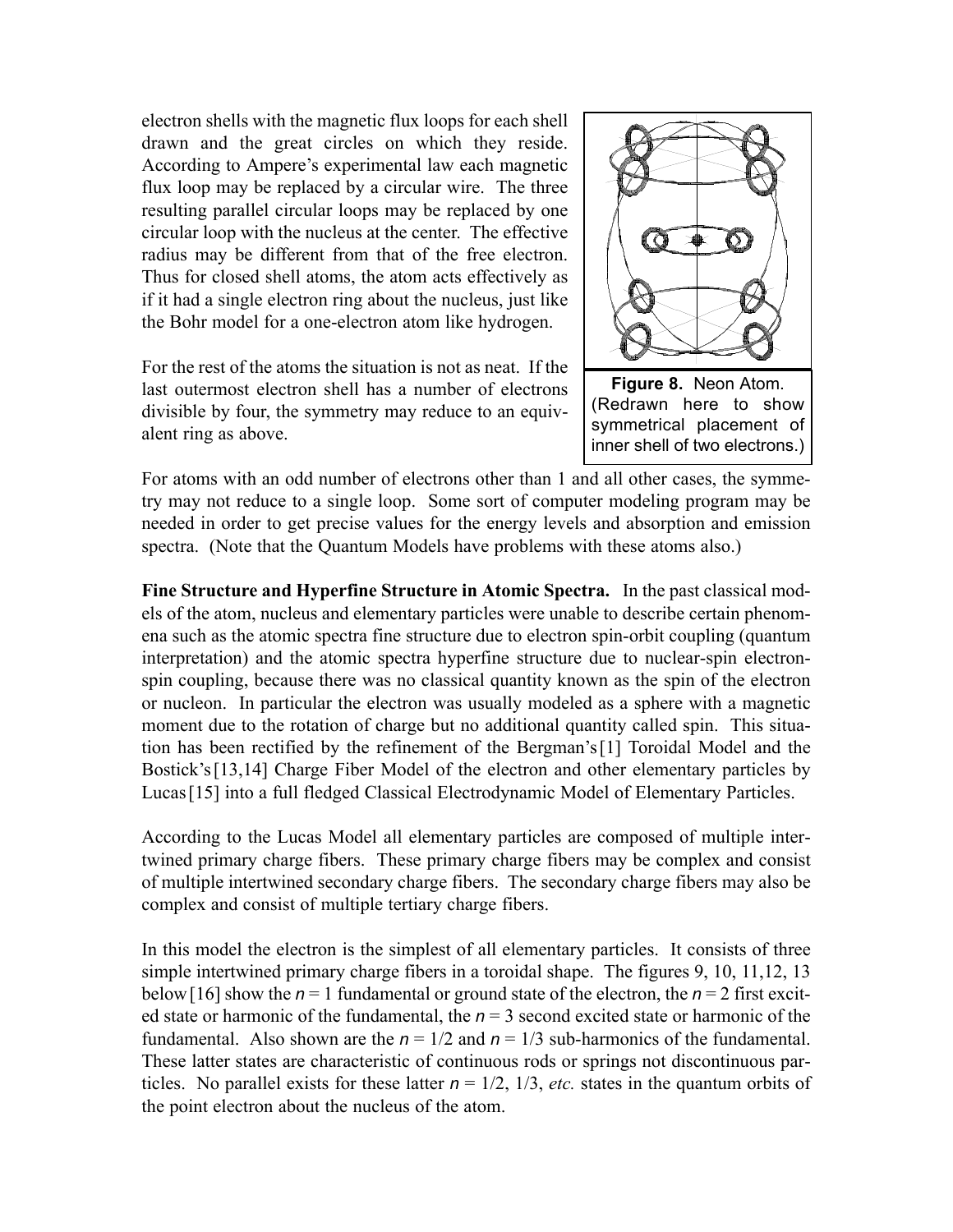The rotation of the three charge fibers about the thickness of the toroidal ring produces the spin s of the electron. The number of the harmonic in the ring gives the orbital quantum number l. The total angular momentum quantum number  $j = l + s$  is merely the total angular momentum of the charge fibers in the electron. The fine structure is due to the "spin-orbit" coupling or the interaction of



**Figure 9** Electron Fundamental or Ground State

the spin angular momentum about the cross section of the toroid with the angular momentum about the circumference of the toroid. The hyperfine structure is due to the interaction of the sum of the toroidal neutron and proton spins in the nucleus with the spin of the toroidal electron.



The absorption and emission of light by the atomic electrons is explained by a combination of macroscopic string theory and macroscopic antenna theory. A stretched string in a musical instrument is caused to change its vibration mode from the fundamental to the first harmonic by plucking it or hitting it at the appropriate place to transfer additional energy to the vibration. For the vibrating string this additional energy added to the string is dissipated as heat and the string returns to the fundamental vibration. From macroscopic radio antenna theory the wavelength of the radiation emitted is a function of the physical length of the antenna. In this manner one gets radiation as harmonics of the fundamental length of the antenna and as sub-harmonics of the fundamental length. Thus this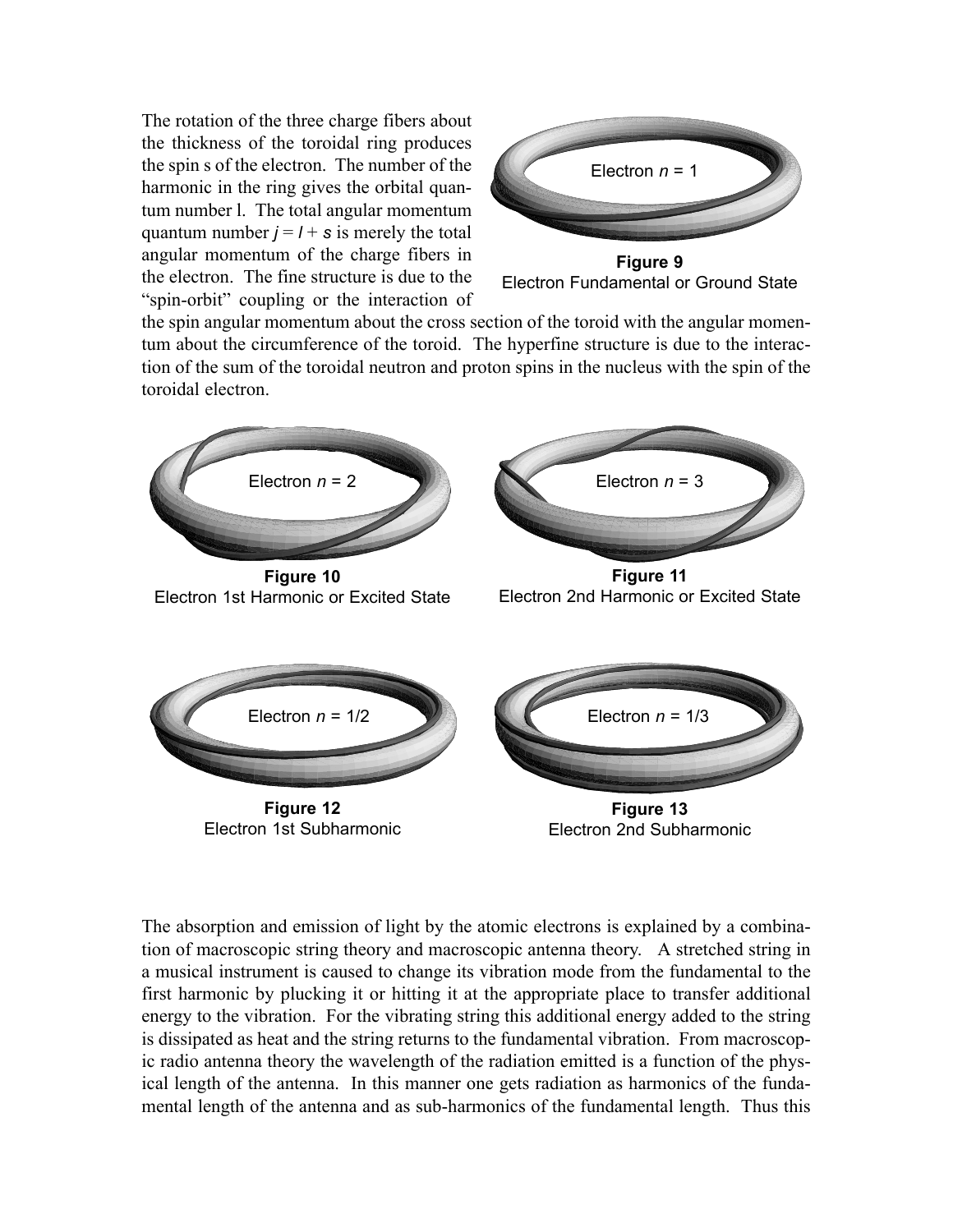Charge Fiber Model for Elementary Particles and the electron in particular gives a physical explanation of absorption and emission on finite size electrons in an atom that is superior to the non-physical explanation of Quantum Mechanics that has no analogy in the macroscopic world.

**Summary.** A new foundation for modern science based upon classical electrodynamics that has been expanded to allow particles to have finite size in the shape of a ring of charge composed of charge fibers is presented. This version of electrodynamics satisfies the rules of logic that undergird the scientific method. It is able to describe the emission spectra of atoms in a logically superior way compared to the politically correct relativistic Quantum Electrodynamics Theory as developed by Planck, Einstein, and Dirac. It is logically superior for the following reasons:

- **1. A simpler approach—only electrodynamics, no Quantum or Relativity theory needed**
- **2. Describes more data—especially the extreme ultraviolet emission spectrum of hydrogen**
- **3. No obviously false assumptions or postulates like the point-particle assumption**
- **4. Uses fewer postulates**
- **5. Allows the laws of mechanics to hold on all size scales as always expected**
- **6. Allows the laws of electrodynamics to hold on all size scales as always expected**
- **7. Describes the physical mechanism for absorption and emission of electromagnetic energy in terms of the harmonic and sub-harmonics of the fundamental vibration/rotation of charge fibers analogous to the way that macroscopic antennas work**
- **8. Eliminates the random chance statistical basis of Quantum Mechanics in favor of a logical cause-and-effect basis**
- **9. Allows absolute reference frames for all physical phenomena**
- **10. Describes the emission and absorption spectra of multi-electron atoms**

This approach, based on logic, leads to an electrodynamic description of the physical universe based upon the logical *laws of cause and effect.* It is compatible with the Biblical view of the universe created and sustained by God via electromagnetic means [17].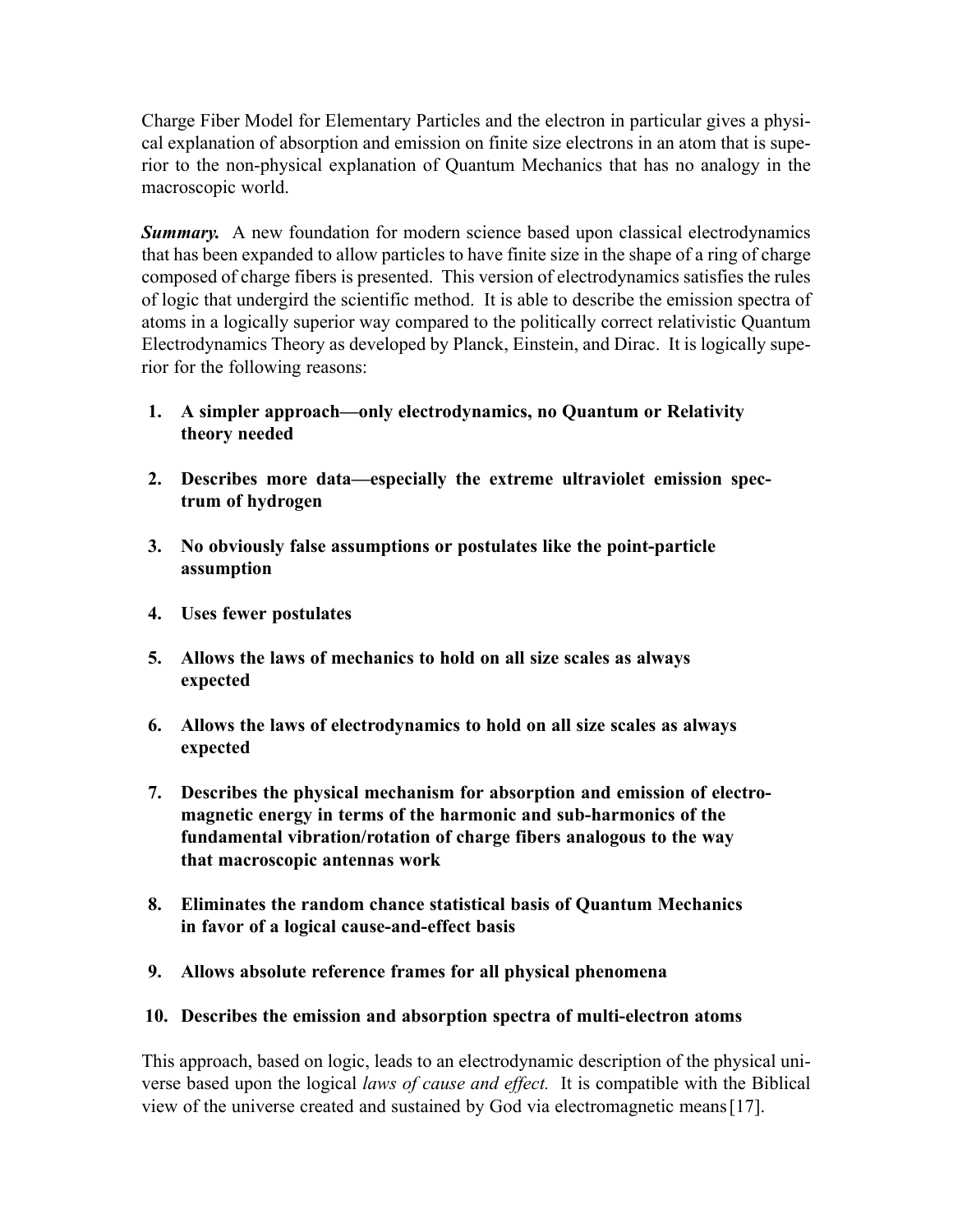#### *References*.

- 1. Bergman, D. L. And Wesley, J. P., "Spinning Charged Ring Model of Electron Yielding Anomalous Magnetic Moment", *Galilean Electrodynamics,* Vol. 1, No. 5, *pp.* 63-67 (Sept/Oct 1990).
- 2. Compton, Arthur H., American Physical Society address December 1917, *Physical Review Series II, p.* 330 (1918).
- 3. Compton, Arthur H., *Physical Review Series II,* Vol. XIV, No. 1, *pp.* 20-43 (1919).
- 4. Compton, Arthur H., *Physical Review Series II,* Vol. XIV, No. 3, *pp.* 247-259 (1919).
- 5. Labov, Simon E. and Stuart Bowyer, "Spectral Observations of the Extreme Ultraviolet of Background", *The Astrophysical Journal,* vol. 371, *p.* 810 (1990).
- 6. Lucas, Joseph and Charles W. Lucas, Jr.,"A Physical Model for Atoms and Nuclei—Part 1", *Foundations of Science,* vol. 5, no. 1, *pp.* 1-7 (2002).
- 7. Lucas, Joseph, "A Physical Model for Atoms and Nuclei", *Galilean Electrodynamics,* vol. 7, *pp.* 3-12(1996).
- 8. Lucas, Joseph, and Charles W. Lucas, Jr., "A Physical Model for Atoms and Nuclei—Part 2," *Foundations of Science,* vol. 5, No. 2, *pp*. 1-8 (2002).
- 9. Eisberg, Robert Martin, **Fundamentals of Modern Physics** (John Wiley and Sons, Inc., New York, 1961).
- 10. Born, Max, **The Mechanics of the Atom**, Bell, *p.* 95 (1927).
- 11. Bergman, David L., "Spinning Charged Ring Model of Elementary Particles," *Galilean Electrodynamics,* vol. 2, *p.* 30 (1991).
- 12. Ampere, **Mem. De l'Acad.** VI, *p.* 175 (1825).
- 13. Bostick, Winston H., **Physics of Fluids,** Vol. 9, *p.* 2079 (1966).
- 14. Bostick, Winston H., "Mass, Charge and Current: The Essence and Morphology," *Physics Essays,* Vol. 4, No. 1, *pp.* 45-49 (1991).
- 15. Lucas, Jr., Charles W., "A Classical Electromagnetic Theory of Elementary Particles," to be published in the proceedings of the second "Physics as a Science" Workshop held at Lanzarote in the Canary Islands June 30 through July 6, 2002 in the *Journal of New Energy.*
- 16. These diagrams of the electron were initially drawn by Clayton Harrison, 2728 East Franklin Avenue, Minneapolis, Minnesota 55406, with email clayton@oophda.com, and then redrawn by David L. Bergman, Common Sense Science, P.O. Box 767306, Roswell, Georgia 30076, in terms of a single fiber. Future work will relate multiple split fibers to the unstable "elementary particles."
- 17. Lucas, Jr., Charles W., "A Physical Scientific Mechanism by Which God Created According to the Scriptures and Science," *Proceedings of the Second International Conference on Creationism,* Vol. 1, *pp.* 127-136. The conference was held July 30 to August 4, 1990 in Pittsburgh, PA and was published by Creation Science Fellowship, Inc., 362 Ashland Avenue, Pittsburgh, PA 15228.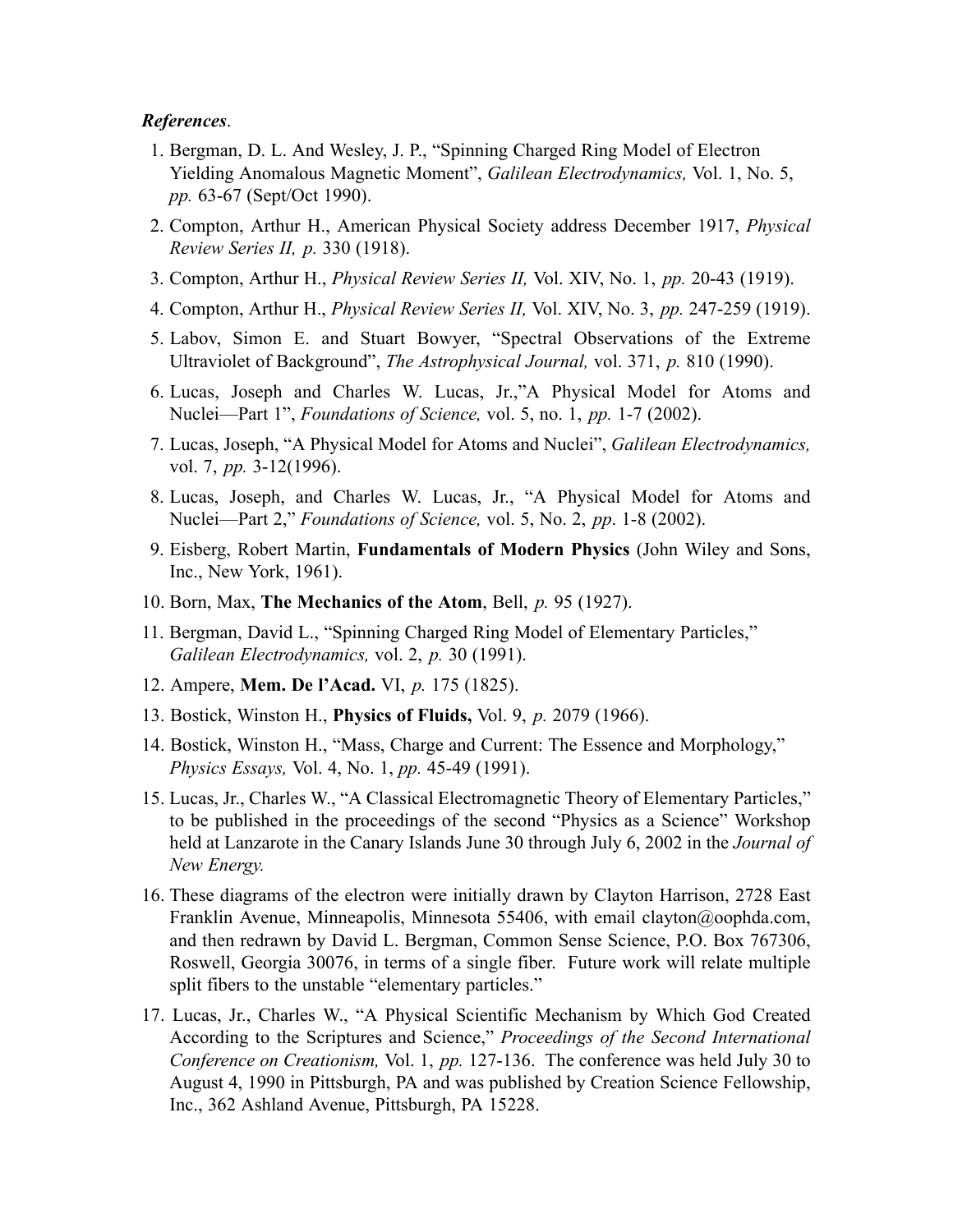# **TABLE 2 [5]**

## **PREDICTED SPECTRAL LINES IN THE RANGE 80-650 Å**

| <b>PEAK</b><br><b>RING MODEL</b><br>#<br><b>TRANSITION</b>       | ORDER             | <b>PREDICTED</b><br>WAVELENGTH<br>$\lambda$ (Å) | OBSERVED<br>WAVELENGTH<br>$\lambda$ (Å) |
|------------------------------------------------------------------|-------------------|-------------------------------------------------|-----------------------------------------|
| 1 $k = 1/\lambda = R_H[1/(1/6)^2 - 1/(1/5)^2]$<br>$-1/\lambda_c$ | 1st<br>Compton He | 82.9                                            | $85 \pm 5$                              |
|                                                                  | Scattered         | 96.5                                            | $96 \pm 5$                              |
|                                                                  | 2 <sub>nd</sub>   | 165.8                                           | $165 \pm 5$                             |
|                                                                  | 3rd               | 248.7                                           | $246\pm5$                               |
|                                                                  | 4th               | 331.6                                           | $332 \pm 5$                             |
|                                                                  | 5th               | 414.4                                           | $415 \pm 5$                             |
|                                                                  | 6th               | 497.3                                           | $498\pm5$                               |
|                                                                  | 7th               | 580.2                                           | $580\pm5$                               |
| 2 $k = 1/\lambda = R_H[1/(1/5)^2 - 1/(1/4)^2]$<br>$-1/\lambda_c$ | 1st<br>Compton He | 101.3                                           | $101 \pm 5$                             |
|                                                                  | Scattered         | 122.5                                           | $122 \pm 5$                             |
|                                                                  | 2nd               | 202.6                                           | $202\pm5$                               |
|                                                                  | 3rd               | 303.9                                           | $303\pm5$                               |
|                                                                  | 4th               | 405.2                                           | $405\pm5$                               |
|                                                                  | 5th               | 506.5                                           | $506\pm5$                               |
|                                                                  | 6th               | 607.8                                           | $608 \pm 5$                             |
| 3 $k = 1/\lambda = R_H[1/(1/3)^2 - 1/(4)^2]$<br>$-1/\lambda_c$   | 1st<br>Compton He | 102.0                                           | $103\pm5$                               |
|                                                                  | Scattered         | 123.6                                           | $124 \pm 5$                             |
|                                                                  | 2nd               | 204.0                                           | $204 \pm 5$                             |
|                                                                  | 3rd               | 305.9                                           | $303\pm5$                               |
|                                                                  | 4th               | 407.9                                           | $408 \pm 5$                             |
|                                                                  | 5th               | 509.9                                           | $510\pm5$                               |
|                                                                  | 6th               | 615.4                                           | $615 \pm 5$                             |
| 4 $k = 1/\lambda = R_H[1/(1/3)^2 - 1/(3)^2]$<br>$-1/\lambda_c$   | 1st<br>Compton He | 102.6                                           | $103\pm5$                               |
|                                                                  |                   |                                                 |                                         |
|                                                                  | Scattered         | 124.4                                           | $125 \pm 5$                             |
|                                                                  | 2nd<br>3rd        | 205.1<br>307.7                                  | $205\pm5$<br>$308 \pm 5$                |
|                                                                  | 4th               | 410.2                                           | $410 \pm 5$                             |
|                                                                  | 5th               | 512.8                                           | $513 \pm 5$                             |
|                                                                  | 6th               | 615.4                                           | $615 \pm 5$                             |
|                                                                  |                   |                                                 |                                         |
| 5 $k = 1/\lambda = R_H[1/(1/3)^2 - 1/(2)^2]$                     | 1st               | 104.2                                           | 103 " 5                                 |
| $-1/\lambda_c$                                                   | Compton He        |                                                 |                                         |
|                                                                  | Scattered         | 126.8                                           | $129 \pm 5$                             |
|                                                                  | 2nd               | 208.4                                           | $209\pm5$                               |
|                                                                  | 3rd               | 312.6                                           | $311 \pm 5$                             |
|                                                                  | 4th               | 416.8                                           | $417 \pm 5$                             |
|                                                                  | 5th               | 521.0                                           | $521 \pm 5$                             |
|                                                                  | 6th               | 625.2                                           | $625\pm5$                               |